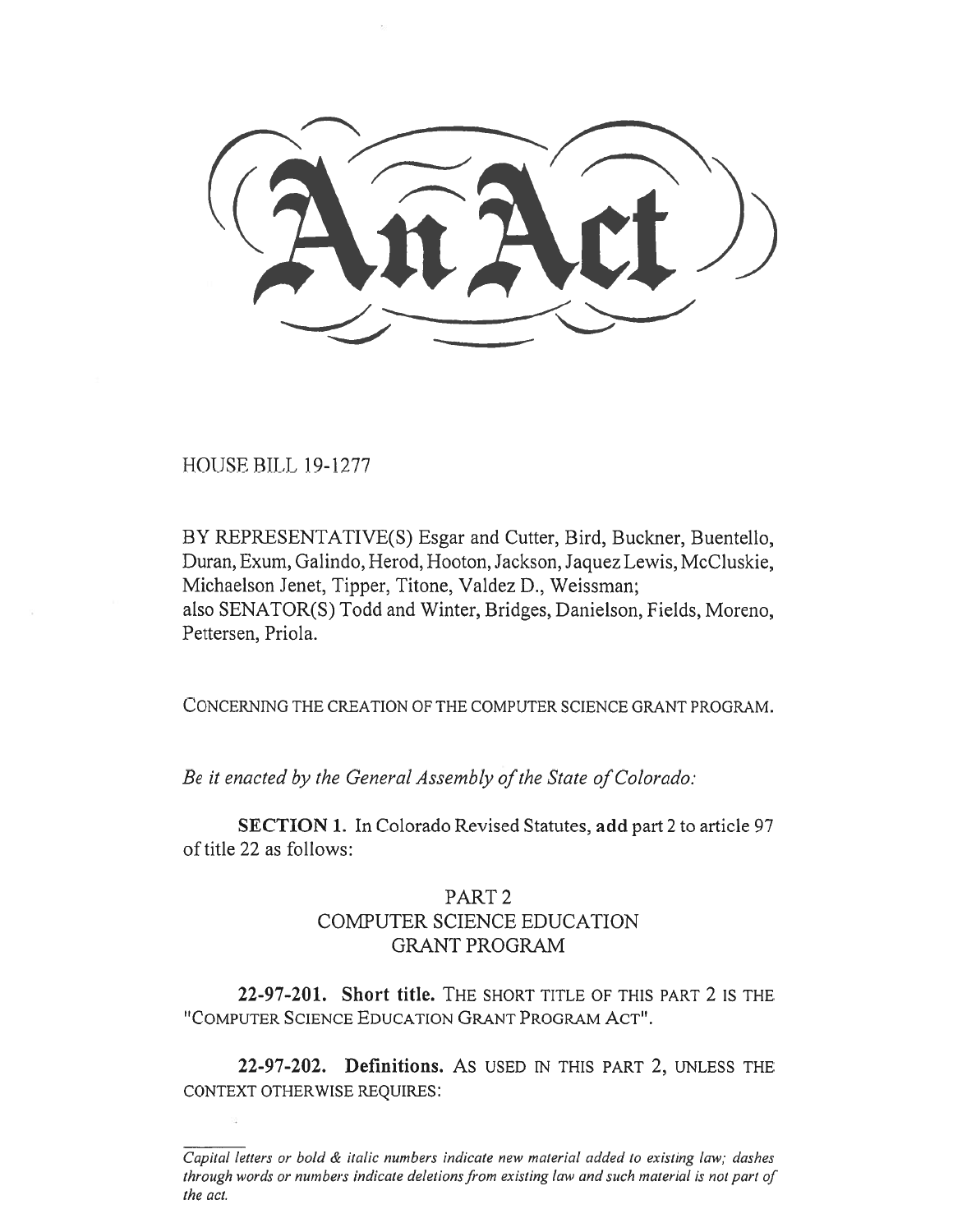(1) "COMPUTER SCIENCE EDUCATION" MEANS THE STUDY OF COMPUTERS, ALGORITHMIC PROCESSES, AND COMPUTER PROGRAMMING AND CODING, INCLUDING THEIR PRINCIPLES, THEIR HARDWARE AND SOFTWARE DESIGNS, THEIR APPLICATIONS, AND THEIR IMPACT ON SOCIETY.

(2) "DEPARTMENT" MEANS THE DEPARTMENT OF EDUCATION CREATED AND EXISTING PURSUANT TO SECTION 24-1-115.

(3) "GRANT PROGRAM" MEANS THE COMPUTER SCIENCE EDUCATION GRANT PROGRAM CREATED PURSUANT TO SECTION 22-97-203.

(4) "PUBLIC SCHOOL" HAS THE SAME MEANING AS PROVIDED IN SECTION 22-1-101 AND INCLUDES, BUT IS NOT LIMITED TO, A DISTRICT CHARTER SCHOOL OR AN INSTITUTE CHARTER SCHOOL.

(5) "SCHOOL DISTRICT" MEANS A SCHOOL DISTRICT AUTHORIZED BY SECTION 15 OF ARTICLE IX OF THE STATE CONSTITUTION AND ORGANIZED PURSUANT TO ARTICLE 30 OF THIS TITLE 22. "SCHOOL DISTRICT" ALSO INCLUDES A BOARD OF COOPERATIVE SERVICES CREATED PURSUANT TO ARTICLE 5 OF THIS TITLE 22, IF IT IS OPERATING A PUBLIC SCHOOL; A DISTRICT CHARTER SCHOOL; AN INSTITUTE CHARTER SCHOOL; AND AN ONLINE SCHOOL, AS DEFINED IN SECTION 22-30.7-102 (9.5).

(6) "STATE BOARD" MEANS THE STATE BOARD OF EDUCATION CREATED AND EXISTING PURSUANT TO SECTION 1 OF ARTICLE IX OF THE STATE CONSTITUTION.

**22-97-203. Computer science education grant program creation - rules - legislative declaration.** (1) THERE IS CREATED IN THE DEPARTMENT THE COMPUTER SCIENCE EDUCATION GRANT PROGRAM TO PROVIDE MONEY TO PUBLIC SCHOOLS OR SCHOOL DISTRICTS IN ORDER TO INCREASE ENROLLMENT OR PARTICIPATION OF TRADITIONALLY UNDERREPRESENTED STUDENTS IN COMPUTER SCIENCE EDUCATION.

(2) THE DEPARTMENT SHALL ADMINISTER THE GRANT PROGRAM IN ACCORDANCE WITH STATE BOARD RULES. THE DEPARTMENT SHALL ACCEPT AND REVIEW GRANT APPLICATIONS RECEIVED FROM PUBLIC SCHOOLS OR SCHOOL DISTRICTS AND SHALL MAKE RECOMMENDATIONS TO THE STATE BOARD FOR THE AWARD OF GRANTS. IN MAKING ITS RECOMMENDATIONS, THE

PAGE 2-HOUSE BILL 19-1277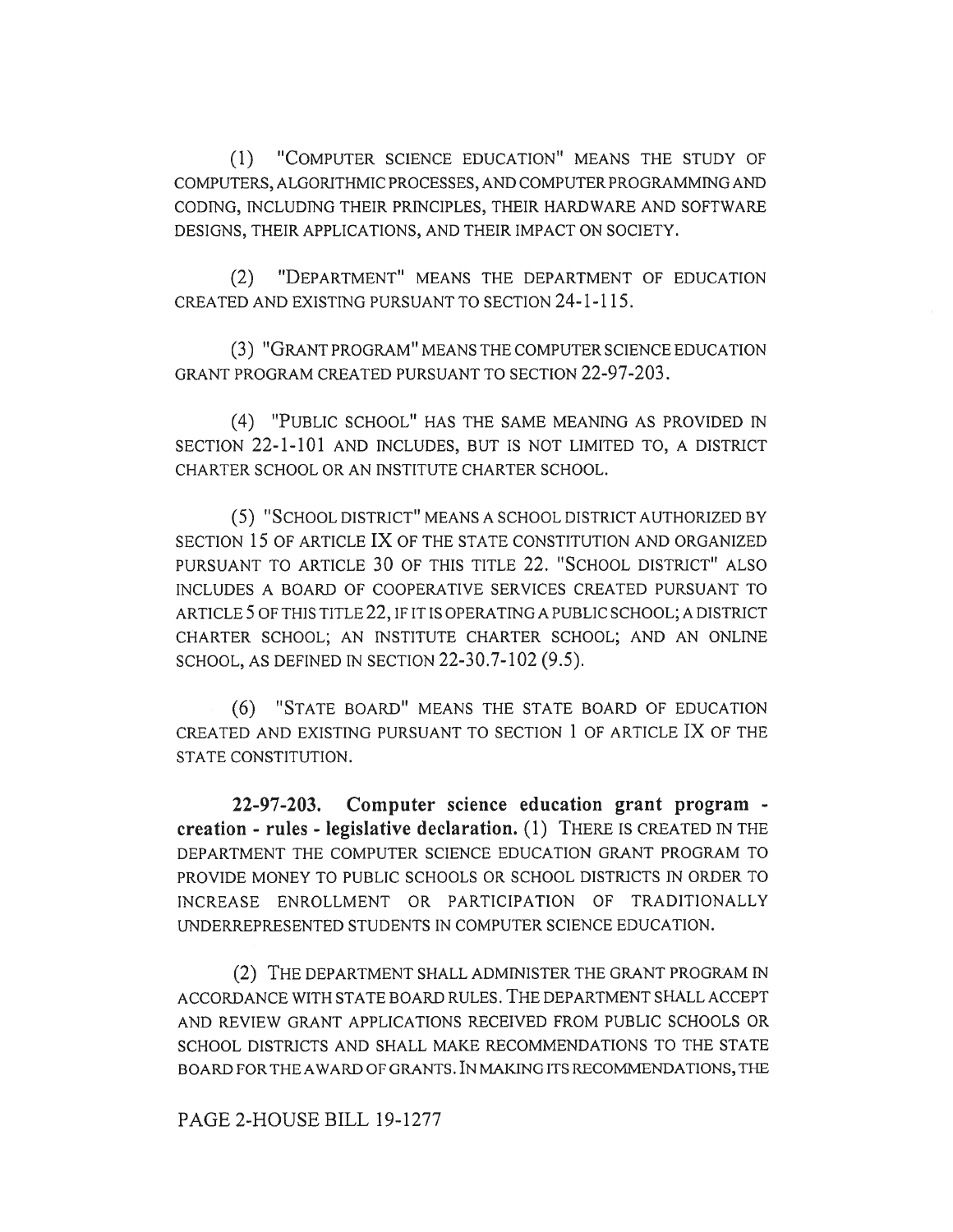DEPARTMENT SHALL CONSIDER THE PRIORITIES CONTAINED IN SUBSECTION (4) OF THIS SECTION. THE STATE BOARD SHALL SELECT THE GRANT RECIPIENTS AND THE AMOUNT OF EACH GRANT.

(3) PURSUANT TO ARTICLE 4 OF TITLE 24, THE STATE BOARD SHALL PROMULGATE RULES NECESSARY FOR THE IMPLEMENTATION OF THE GRANT PROGRAM, INCLUDING RULES RELATING TO:

(a) THE APPLICATION PROCESS, INCLUDING APPLICATION REQUIREMENTS AND DEADLINES. THE APPLICATION PROCESS MUST INCLUDE, AT A MINIMUM:

(I) DATA REGARDING THE TOTAL NUMBER OF STUDENTS WHO ARE CURRENTLY ENROLLED OR PARTICIPATING IN COMPUTER SCIENCE EDUCATION ACTIVITIES OFFERED BY THE APPLICANT, IF ANY, DISAGGREGATED BASED ON:

(A) GENDER;

(B) RACE AND ETHNICITY;

(C) STUDENTS WHO ARE ENROLLED IN SPECIAL EDUCATION SERVICES OR PROGRAMS, AS DEFINED IN SECTION 22-20-103 (23);

(D) STUDENTS WHO ARE ENGLISH LANGUAGE LEARNERS, AS DEFINED IN SECTION 22-24-103 (4); AND

(E) STUDENTS WHO ARE ELIGIBLE FOR FREE OR REDUCED-COST LUNCH PURSUANT TO THE PROVISIONS OF THE FEDERAL "RICHARD B. RUSSELL NATIONAL SCHOOL LUNCH ACT", 42 U.S.C. SEC. 1751 ET SEQ.;

(II) A DESCRIPTION OF THE COMPUTER SCIENCE EDUCATION ACTIVITIES CURRENTLY OFFERED BY THE PUBLIC SCHOOL OR SCHOOL DISTRICT APPLICANT, IF ANY, INCLUDING WHETHER ANY ADVANCED PLACEMENT COMPUTER SCIENCE COURSES ARE OFFERED; AND

(III) A DESCRIPTION OF HOW TECHNOLOGY EQUIPMENT, INCLUDING BUT NOT LIMITED TO HARDWARE, SOFTWARE, OR ACCESSORIES, WILL BE USED TO INCREASE ENROLLMENT OR PARTICIPATION OF STUDENTS DESCRIBED IN SUBSECTION  $(3)(a)(I)$  OF THIS SECTION IN COMPUTER SCIENCE EDUCATION ACTIVITIES. A GRANT APPLICATION MUST NOT REQUEST MORE

PAGE 3-HOUSE BILL 19-1277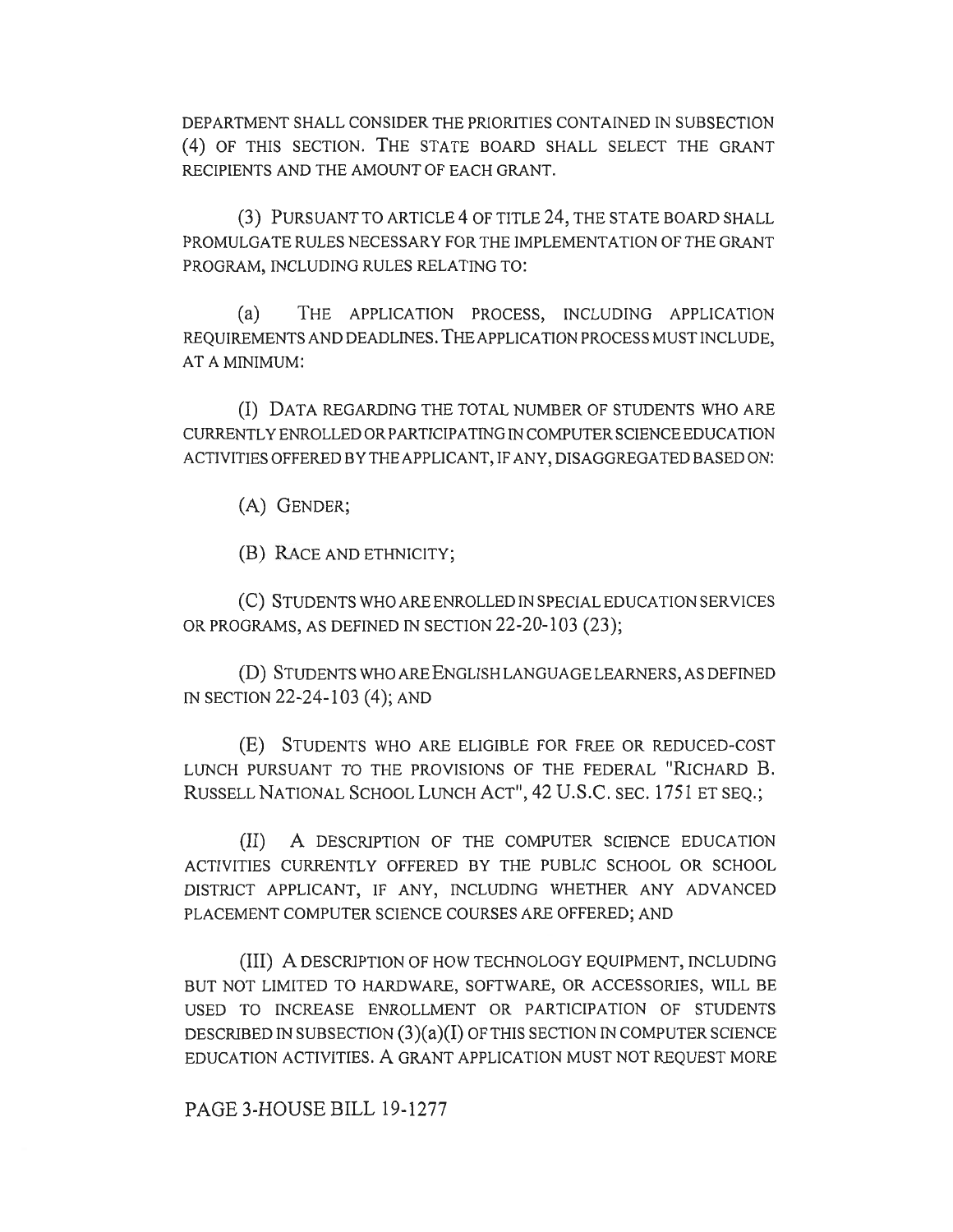THAN FIFTY PERCENT OF THE TOTAL GRANT AWARD FOR TECHNOLOGY EQUIPMENT.

(b) CRITERIA FOR THE AWARD OF GRANTS, INCLUDING THE PRIORITIES FOR AWARDING GRANTS CONTAINED IN SUBSECTION (4) OF THIS SECTION;

(c) THE AMOUNT AND DURATION OF THE GRANTS; AND

(d) THE APPROVED USES OF THE GRANT.

(4) NOTWITHSTANDING SUBSECTION  $(3)(a)(I)$  OF THIS SECTION, IF A DEMOGRAPHIC CATEGORY DESCRIBED IN SUBSECTION  $(3)(a)(I)$  OF THIS SECTION CONTAINS FIVE OR FEWER STUDENTS, THAT NUMBER ON THE APPLICATION MUST BE WITHHELD IN ORDER TO PROTECT THE IDENTITY OF THOSE STUDENTS.

(5) IN AWARDING GRANTS, THE STATE BOARD SHALL GIVE PRIORITY TO GRANT APPLICATIONS THAT:

(a) DEMONSTRATE HOW THE APPLICANT WILL USE THE GRANT TO SERVE:

(I) A HIGH-POVERTY STUDENT POPULATION;

(II) A HIGH PERCENTAGE OF MINORITY STUDENTS;

(III) STUDENTS IN RURAL AREAS; OR

(IV) A HIGH PERCENTAGE OF FEMALE STUDENTS;

(b) EXPOSE STUDENTS TO DIVERSE PROFESSIONALS WITHIN THE COMPUTER SCIENCE INDUSTRY; OR

(c) DEMONSTRATE A LOW NUMBER OF COMPUTER SCIENCE EDUCATION ACTIVITIES OFFERED IN THE PUBLIC SCHOOL OR SCHOOL DISTRICT, IF ANY.

(6) THE GENERAL ASSEMBLY SHALL APPROPRIATE TWO HUNDRED FIFTY THOUSAND DOLLARS EACH YEAR FOR THE 2020-21, 2021-22, AND

PAGE 4-HOUSE BILL 19-1277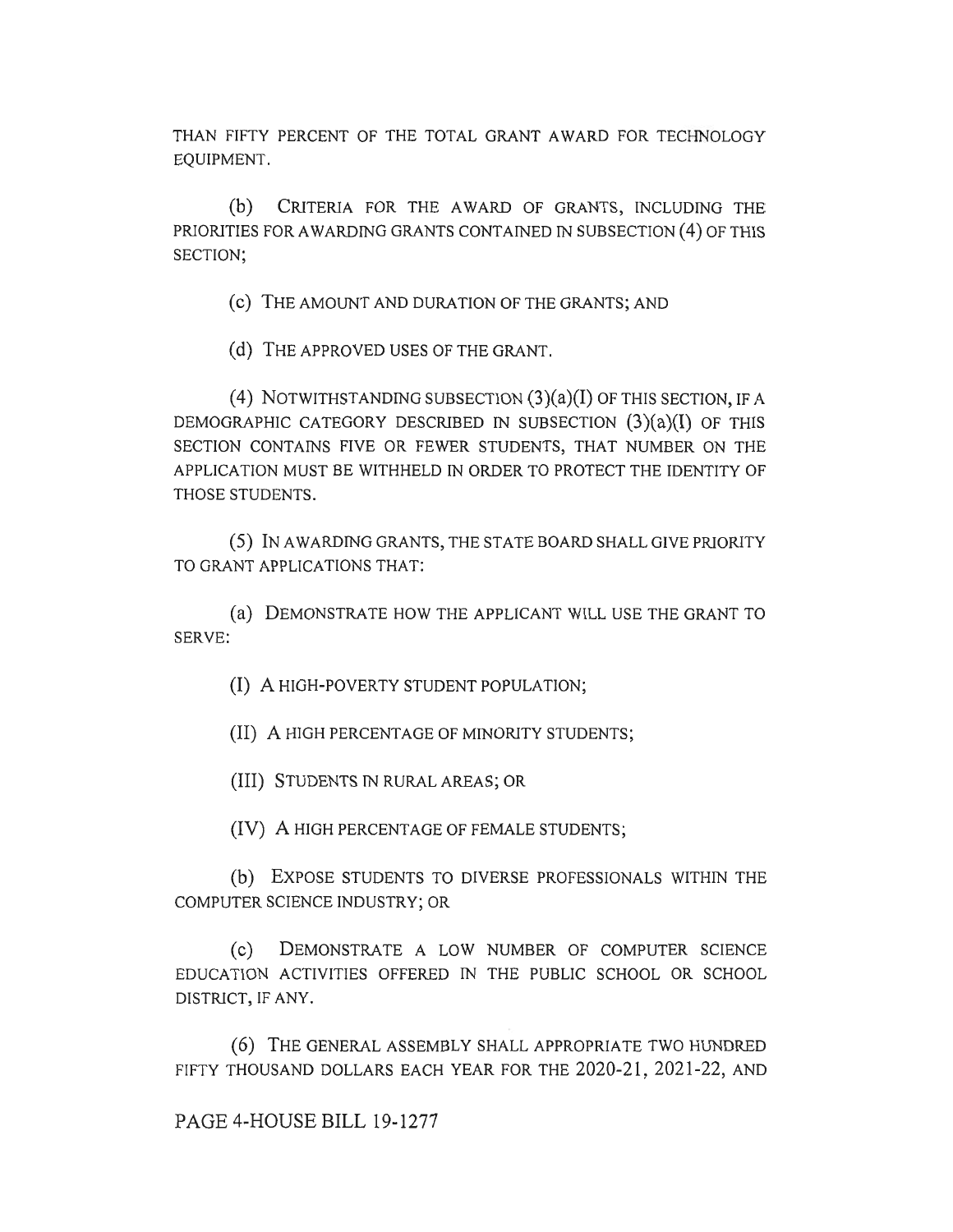2022-23 FISCAL YEARS, FROM THE GENERAL FUND TO THE DEPARTMENT. THE DEPARTMENT SHALL DISTRIBUTE THE MONEY TO THE EDUCATION PROVIDERS THAT RECEIVE A GRANT.

**22-97-204. Reporting.** (1) No LATER THAN OCTOBER 1, 2021, AND NO LATER THAN EACH OCTOBER 1 THEREAFTER, EACH GRANT RECIPIENT WHO WAS AWARDED A GRANT PURSUANT TO SECTION 22-97-203 DURING THE PREVIOUS SCHOOL YEAR SHALL SUBMIT A REPORT TO THE STATE BOARD.

(2) AT A MINIMUM, THE REPORT REQUIRED PURSUANT TO SUBSECTION (1) OF THIS SECTION MUST INCLUDE:

(a) THE TOTAL NUMBER OF ALL COMPUTER SCIENCE EDUCATION ACTIVITIES, WITH A DESCRIPTION OF THE COMPUTER SCIENCE PROGRAMS AND THE COMPUTER SCIENCE CURRICULUM COVERED;

(b) (I) THE TOTAL NUMBER OF STUDENTS WHO ARE ENROLLED IN THE COMPUTER SCIENCE EDUCATION ACTIVITIES OFFERED BY THE GRANT RECIPIENT, AND DISAGGREGATED BASED ON:

(A) GENDER;

(B) RACE AND ETHNICITY;

(C) STUDENTS WHO ARE ENROLLED IN SPECIAL EDUCATION SERVICES OR PROGRAMS, AS DEFINED IN SECTION 22-20-103 (23);

(D) STUDENTS WHO ARE ENGLISH LANGUAGE LEARNERS, AS DEFINED IN SECTION 22-24-103 (4); AND

(E) STUDENTS WHO ARE ELIGIBLE FOR FREE OR REDUCED-COST LUNCH PURSUANT TO THE PROVISIONS OF THE FEDERAL "RICHARD **B.**  RUSSELL NATIONAL SCHOOL LUNCH ACT", 42 U.S.C. SEC. 1751 ET SEQ.

(II) NOTWITHSTANDING SUBSECTION (2)(b)(I) OF THIS SECTION, IF A DEMOGRAPHIC CATEGORY DESCRIBED IN SUBSECTION (2)(b)(I) OF THIS SECTION CONTAINS FIVE OR FEWER STUDENTS, THAT NUMBER ON THE REPORT MUST BE WITHHELD IN ORDER TO PROTECT THE IDENTITY OF THOSE STUDENTS.

PAGE 5-HOUSE BILL 19-1277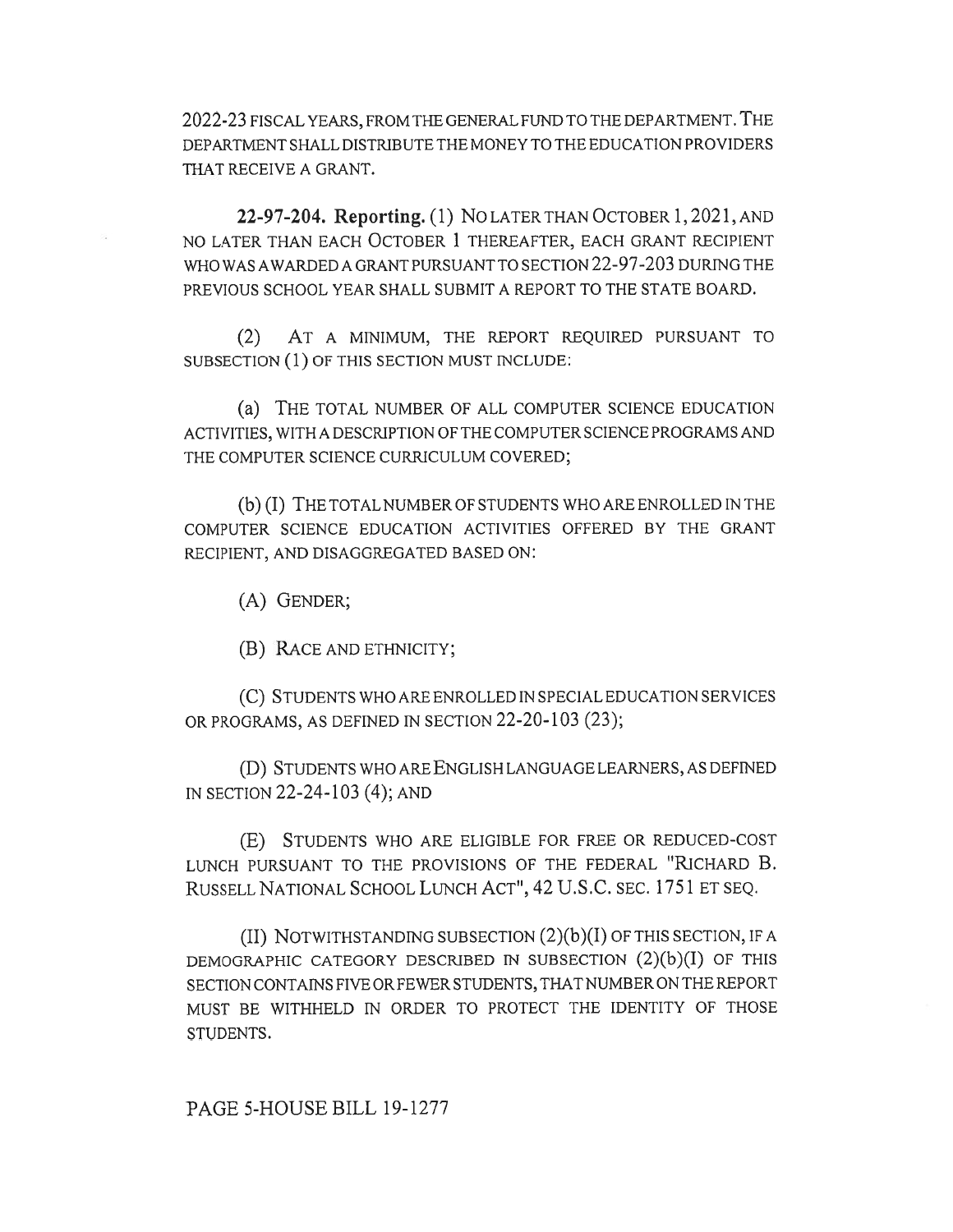(c) THE NUMBER OF STUDENTS WHO ENROLLED IN THE COMPUTER SCIENCE EDUCATION ACTIVITIES OFFERED BY THE GRANT RECIPIENT AND TOOK AN END-OF-COURSE ADVANCED PLACEMENT EXAM; AND

(d) THE NUMBER OF STUDENTS WHO ENROLLED IN THE COMPUTER SCIENCE EDUCATION ACTIVITIES OFFERED BY THE GRANT RECIPIENT AND SCORED THREE OR ABOVE ON AN END-OF-COURSE ADVANCED PLACEMENT EXAM.

(3) No LATER THAN JANUARY 1, 2022, AND NO LATER THAN EACH JANUARY 1 THEREAFTER, THE DEPARTMENT SHALL PUBLISH A PUBLIC REPORT REGARDING THE GRANT PROGRAM. THE REPORT MUST INCLUDE, AT A MINIMUM, THE DATA REPORTED BY GRANT APPLICANTS, PURSUANT TO SECTION 22-97-203 (3)(a)(I), AND THE DATA REPORTED BY ALL GRANT RECIPIENTS, PURSUANT TO SUBSECTION (2)(a) OF THIS SECTION.

**22-97-205. Repeal of part.** THIS PART 2 IS REPEALED, EFFECTIVE JULY 1, 2024.

**SECTION 2. In** Colorado Revised Statutes, 22-97-101, **amend** the introductory portion as follows:

**22-97-101. Definitions.** As used in this article 97 PART 1, unless the context otherwise requires:

**SECTION 3. Act subject to petition - effective date.** This act takes effect at 12:01 a.m. on the day following the expiration of the ninety-day period after final adjournment of the general assembly (August 2, 2019, if adjournment sine die is on May 3, 2019); except that, if a referendum petition is filed pursuant to section 1 (3) of article V of the state constitution against this act or an item, section, or part of this act within such period, then the act, item, section, or part will not take effect unless